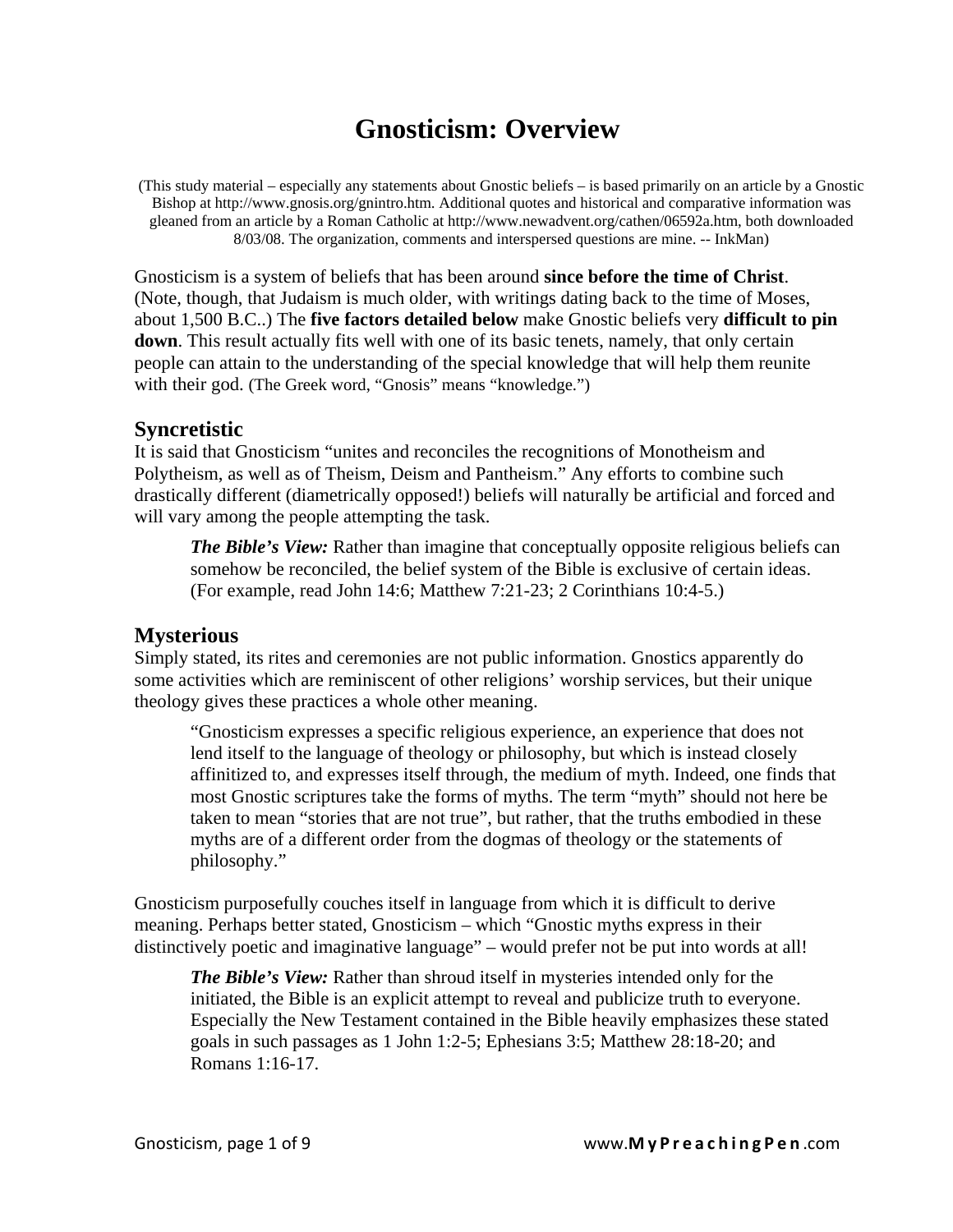## **Subjective**

Gnosticism rests on a personal religious experience. Its beliefs are intended to be "interior" and "intuitive." To a certain extent, this makes any effort to study it objectively… futile, and any attempt to teach it to others… fairly pointless, as well! A critic will likely be told that s/he is misinterpreting one of the "myths." Of course, one huge irony here is that in a subjective religion, who's to say that *you* are the enlightened one and that *your* idea is better than mine? And one logical outcome of taking a subjective approach is that each adherent's experience will look potentially very different.

*The Bible's View:* Bible truth is objective, flowing from God Himself who is divine, and thus superior to mankind. Thus, the religious experiences of all Bible believers are the same. See, for example, Proverbs 3:5-6; the 10 examples of Christian conversion in Acts; Romans 6:17; and 1 Corinthians 4:17; 7:17.

## **Without a Standard**

While it has many writings from its proponents, it has **no written standard** setting forth its beliefs. For that matter, it has no *oral* standard, either. (In other words, it is *not* a determined, well defined teaching that is simply trying to be passed down orally from generation to generation.) Gnosticism is represented in a large library of writings, which was greatly augmented by the discovery of the Nag Hammadi (a city in upper Egypt) "library" in 1945 (about a dozen scrolls in glass jars which were dug up in a field). Their writings include various "gospels" ("Of the Twelve," "Of Peter," "Of Philip," "Of Matthias," "Of Thomas," "Of Mary," "According to the Egyptians") and several books of "Acts" ("Of Peter," "Of Andrew," "Of John," "Of Thomas") as well as several oriental writings (including one large collection) of gnostic writings unrelated to Christianity.

Because Gnosticism is **subjective** and **has no written standard**, it is also **flexible**, adapting its approach to the prevailing culture. Regarding guidance given to help the follower know how to conduct himself/herself, we find this: "The present period of Western culture perhaps resembles in more ways that of second and third century Alexandria. It seems therefore appropriate that Gnostics in our age adopt the attitudes of classical Alexandrian Gnosticism, wherein matters of conduct were largely left to the insight of the individual."

*The Bible's View:* Truth is based on a fixed and written doctrine. See Ephesians 2:19- 20; Ephesians 3:3b-4; and 2 Timothy 3:16-17.

## **Open to Interpretation**

Gnosticism is not the only religious system that has been taught in many **schools of thoughts** down through the centuries. Other religions, though, typically have a written standard from the various schools start, so a new-comer to the religion can at least choose a school of thought which seems most consistent with his or her understanding of the standard. Remember, though, that Gnosticism is by definition intuitive and subjective, so we again come up against the problem that there is no basis for claiming that one way of thinking is better than another.

There seem to have been four primary gnostic schools of thought: *Syrian* (or *Semitic*), *Hellenistic* (or *Alexandrian*), *Dualistic*, and *Antinomian* schools) The schools taught/teach contradictory lessons on basically all points, from cosmology to "salvation" to individual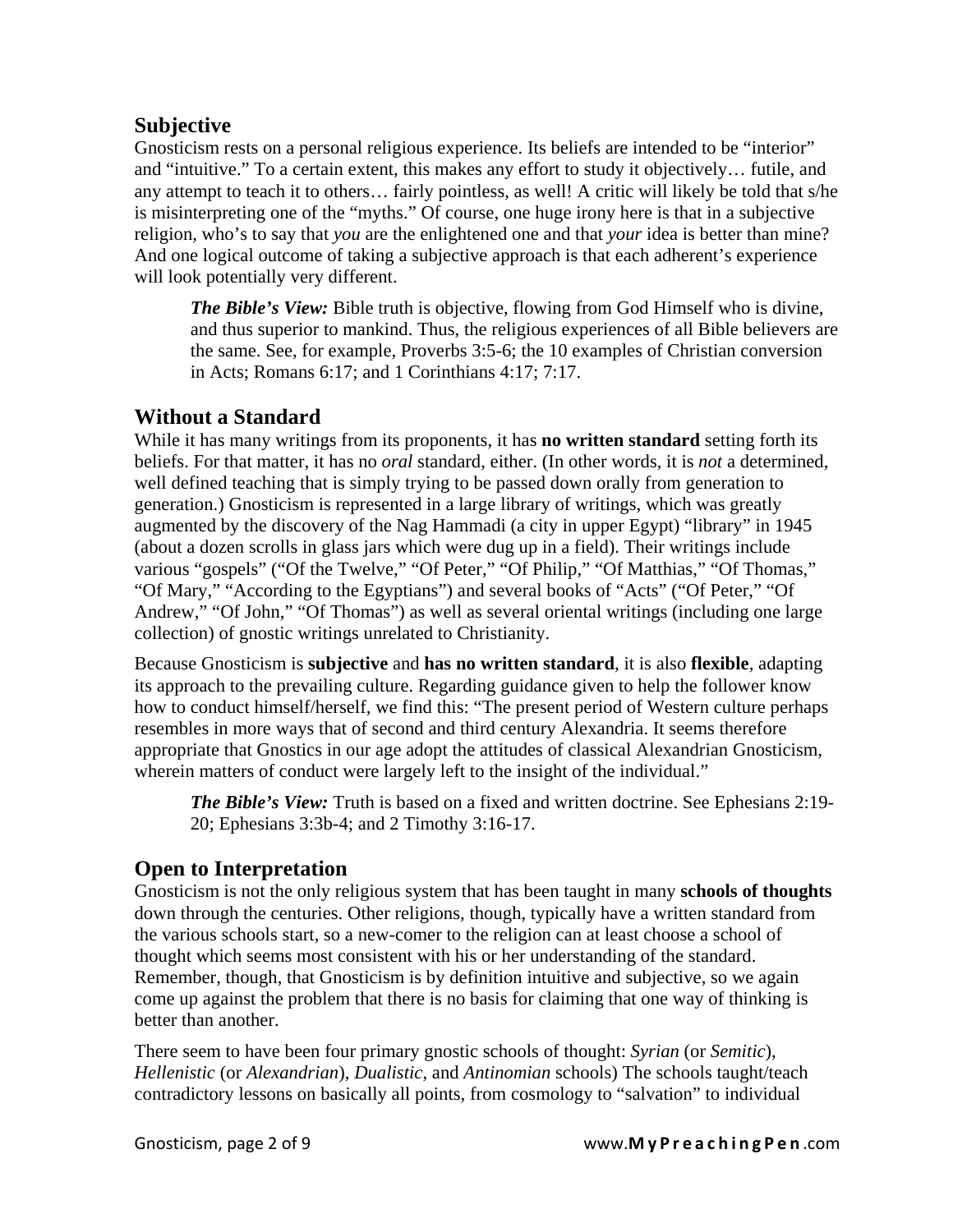behavior. In order to give a flavor of the different teachings, here is simply one example from two of the schools regarding personal conduct:

- **Syrian**: "We obey the Supreme Deity by abstaining from flesh meat and marriage, and by leading an ascetic life."
- **Antinomian**: "As a moral law was given by the God of the Jews, and opposition to the God of the Jews was a duty, the breaking of the moral law to spite its give  $[giver - GC]$ was considered a solemn obligation. Such a sect, called the Nicolaites, existed in Apostolic times… One could only escape the cosmic powers through discharging one's obligations to them by infamous conduct. To disregard all law and sink oneself into the Monad by remembering one's pre-existence in the Cosmic Unit – such was the Gnosis of Carpocrates. His son Epiphanes followed his father's doctrine so closely that he died in consequence of his sins at the age of seventeen."

Following these two schools of thought will lead to opposite ways of life, either asceticism on the one hand (which the Bible teaches against in such passages as Colossians 2:20-23; Ecclesiastes 2:24-25; and 1 Timothy 4:1-5), or hedonism on the other (which the Bible also condemns, in such passages as 1 Corinthians 9:27; 1 Peter 2:11-12; and Galatians 5:19-21).

*The Bible's View:* In the Bible, because truth is objective and based on a fixed, written standard, deviations constitute apostasy. (For example, Galatians 1:6-8; 2 John 1:9)

## **Gnosticism: Major Beliefs**

*As you read this article from a Gnostic Bishop, answer the questions to form a biblical response. The key concepts being questioned are underlined simply to help you find the Gnostic statements. Omitted statements are marked by "…". (For the full article, see the reference under Part I.) Because Gnosticism has generated much of its own vocabulary which is unfamiliar to Bible students, a dictionary may also help.* 

#### **The Cosmos**

All religious traditions acknowledge that the world is imperfect. Where they differ is in the explanations which they offer to account for this imperfection and in what they suggest might be done about it. Gnostics have their own – perhaps quite startling – view of these matters: they hold that the world is flawed because it was created in a flawed manner.

Like Buddhism, Gnosticism begins with the fundamental recognition that earthly life is filled with suffering. In order to nourish themselves, all forms of life consume each other, thereby visiting pain, fear, and death upon one another (even herbivorous animals live by destroying the life of plants)….

Many religions advocate that humans are to be blamed for the imperfections of the world. Supporting this view, they interpret the Genesis myth as declaring that transgressions committed by the first human pair brought about a "fall" of creation resulting in the present corrupt state of the world. Gnostics respond that this interpretation of the myth is false. The blame for the world's failings lies not with humans, but with the creator. …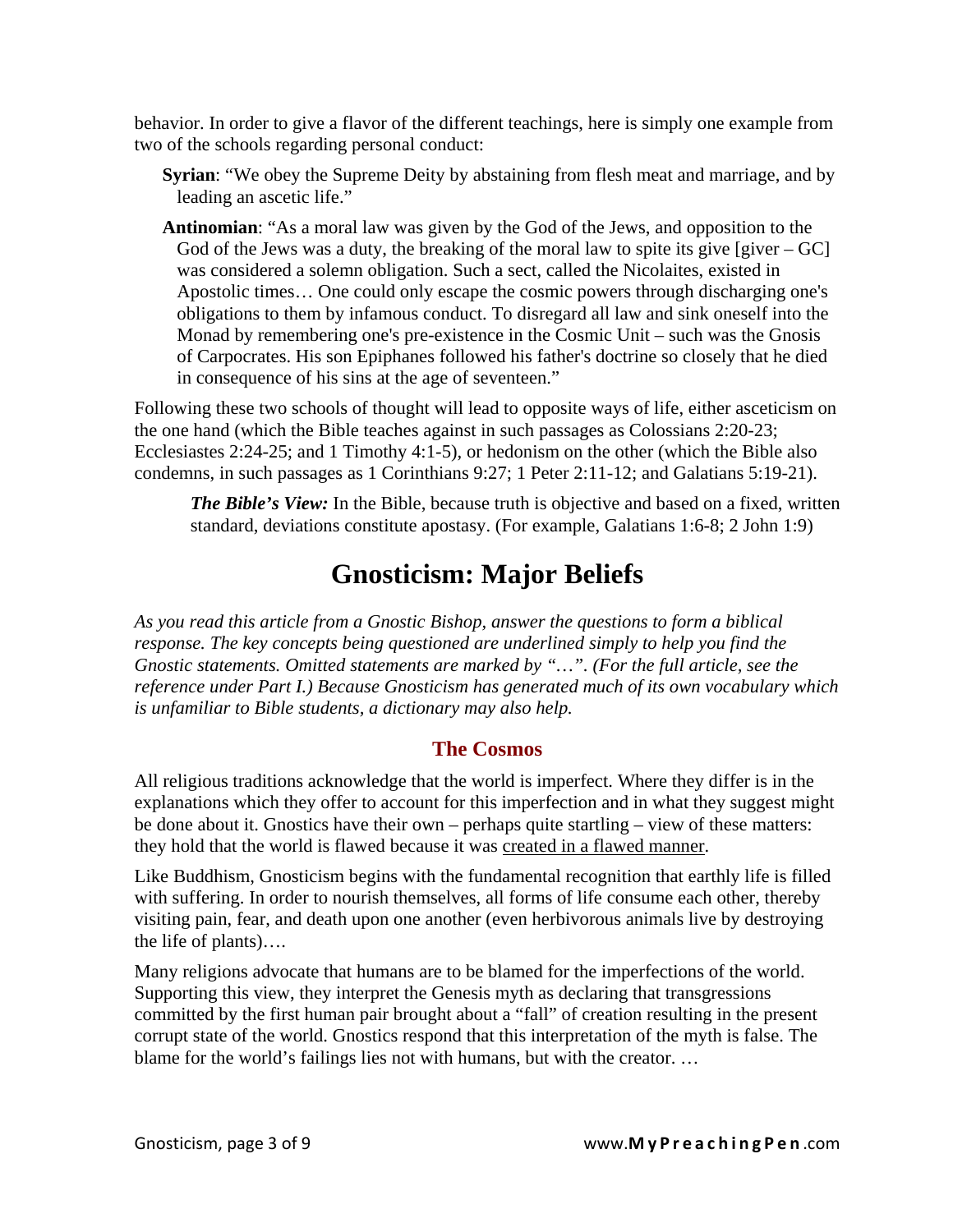*The Bible's View:* The Creator of the universe pronounced His creation as "good" and even "very good." (Genesis 1:4, 10, 12, 18, 21, 25, 31.)

Ways of evading the recognition of the flawed creation and its flawed creator have been devised over and over, but none of these arguments have impressed Gnostics. …

Once the initial shock of the "unusual" or "blasphemous" nature of the Gnostic explanation for suffering and imperfection of the world wears off, one may begin to recognize that it is in fact the most sensible of all explanations. To appreciate it fully, however, a familiarity with the Gnostic conception of the Godhead is required, both in its original essence as the True God and in its debased manifestation as the false or creator God.

#### **Deity**

… In the Gnostic view, there is a true, ultimate and transcendent God, who is beyond all created universes and who never created anything in the sense in which the word "create" is ordinarily understood. While this True God did not fashion or create anything, He (or, It) "emanated" or brought forth from within Himself the substance of all there is in all the worlds, visible and invisible. In a certain sense, it may therefore be true to say that all is God, for all consists of the substance of God. By the same token, it must also be recognized that many portions of the original divine essence have been projected so far from their source that they underwent unwholesome changes in the process. …

The basic Gnostic myth has many variations, but all of these refer to Aeons, intermediate deific beings who exist between the ultimate, True God and ourselves. They, together with the True God, comprise the realm of Fullness (Pleroma) wherein the potency of divinity operates fully. The Fullness stands in contrast to our existential state, which in comparison may be called emptiness.

*The Bible's View:* The Bible uses the Greek word,  $\langle$  pleroma $\rangle$  ("fulness"), also. The book of Colossians pictures Jesus Christ as the eternal Creator and says that all "fulness" dwells in Him (Colossians 1:19) "bodily."(Colossians 2:9) The book of John says that "we all" may partake of His "fulness." (John 1:16)

One of the aeonial beings who bears the name Sophia ("Wisdom") is of great importance to the Gnostic world view. In the course of her journeyings, Sophia came to emanate from her own being a flawed consciousness, a being who became the creator of the material and psychic cosmos, all of which he created in the image of his own flaw. This being, unaware of his origins, imagined himself to be the ultimate and absolute God. Since he took the already existing divine essence and fashioned it into various forms, he is also called the Demiurgos or "half-maker" There is an authentic half, a true deific component within creation, but it is not recognized by the half-maker and by his cosmic minions, the Archons or "rulers".

*The Bible's View:* The very name of Jehovah God – "I AM WHO I AM" (Exodus 3:14) – makes Him eternal (that is, without beginning and without end), and does not allow for Him to have emanated from anyone else.

 Passages such as 1 John 1:5 ("God is light, and in him is no darkness at all."), James 1:13-17 ("God cannot be tempted with evil, and he himself tempts no one. … Do not be deceived, my beloved brothers. Every good gift and every perfect gift is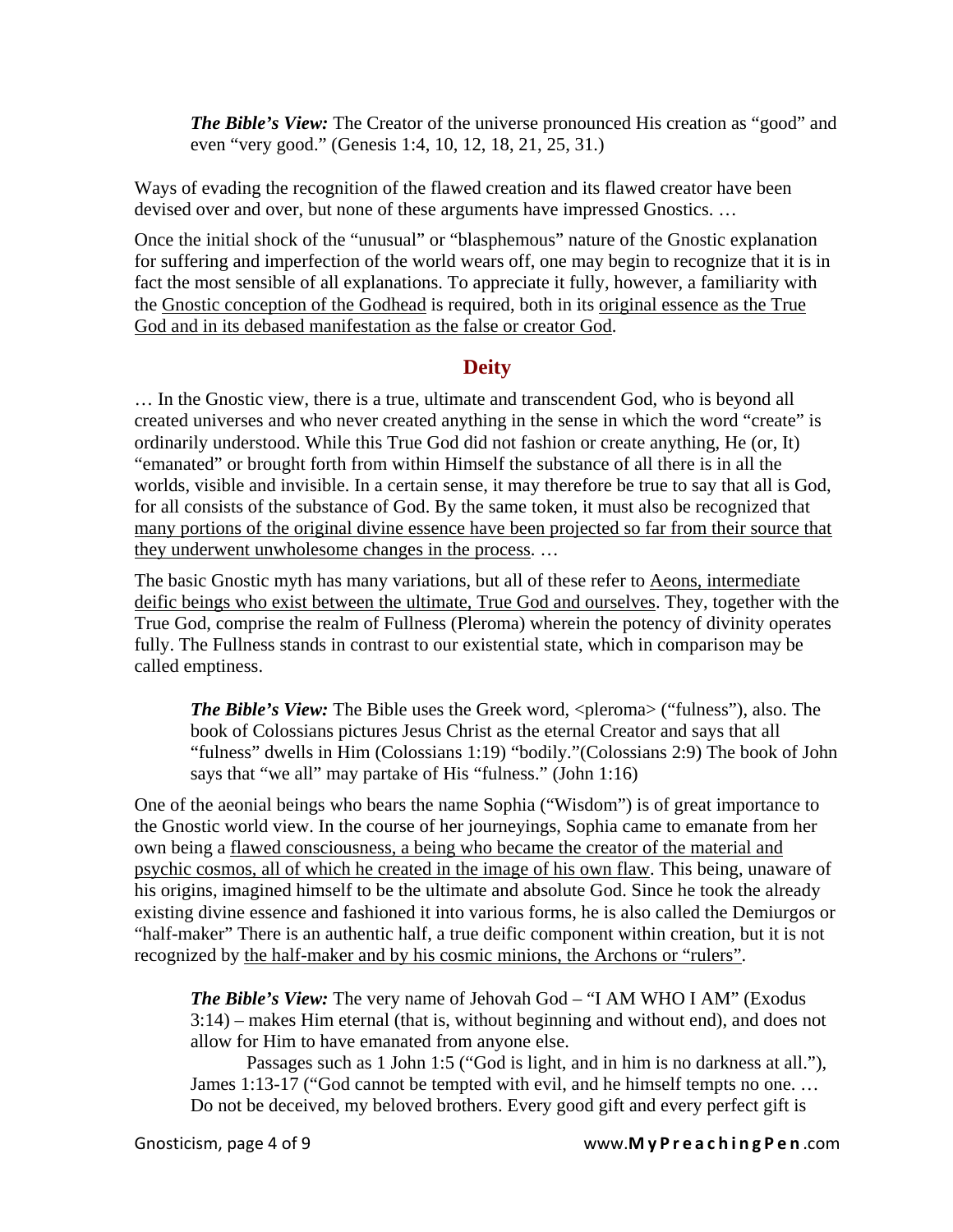from above, coming down from the Father of lights with whom there is no variation or shadow due to change."), and Isaiah 6:3 ("Holy, holy, holy…") do not allow for the existence of any "flaw" in Jehovah, the God of the Bible.

### **The Human Being**

Human nature mirrors the duality found in the world: in part it was made by the false creator God and in part it consists of the light of the True God. Humankind contains a perishable physical and psychic component, as well as a spiritual component which is a fragment of the divine essence. This latter part is often symbolically referred to as the "divine spark". …

*The Bible's View:* The human soul is not part of God. Rather, it constitutes a separate being. (See 1 Thessalonians 5:9-10, 1 Corinthians 15:35-49, etc..)

Humans are generally ignorant of the divine spark resident within them. This ignorance is fostered in human nature by the influence of the false creator and his Archons, who together are intent upon keeping men and women ignorant of their true nature and destiny. Anything that causes us to remain attached to earthly things serves to keep us in enslavement to these lower cosmic rulers. Death releases the divine spark from its lowly prison, but if there has not been a substantial work of Gnosis undertaken by the soul prior to death, it becomes likely that the divine spark will be hurled back into, and then re-embodied within, the pangs and slavery of the physical world.

*The Bible's View:* In the very beginning of time, Satan – the tempter, the deceiver – accused God of trying to prevent humans from attaining higher knowledge. He flatly contradicted God and then lied about why God had prohibited a certain action: "God knows that when you eat of it your eyes will be opened, and you will be like God, knowing good and evil." Isn't it ironic that centuries later, Gnostics are recycling that old argument?

Not all humans are spiritual (pneumatics) and thus ready for Gnosis and liberation. Some are earthbound and materialistic beings (hyletics), who recognize only the physical reality. Others live largely in their psyche (psychics). Such people usually mistake the Demiurge for the True God and have little or no awareness of the spiritual world beyond matter and mind.

In the course of history, humans progress from materialistic sensate slavery, by way of ethical religiosity, to spiritual freedom and liberating Gnosis. As the scholar G. Quispel wrote: "The world-spirit in exile must go through the Inferno of matter and the Purgatory of morals to arrive at the spiritual Paradise." This kind of evolution of consciousness was envisioned by the Gnostics….

#### **Salvation**

Evolutionary forces alone are insufficient, however, to bring about spiritual freedom. Humans are caught in a predicament consisting of physical existence combined with ignorance of their true origins, their essential nature and their ultimate destiny. To be liberated from this predicament, human beings require help, although they must also contribute their own efforts.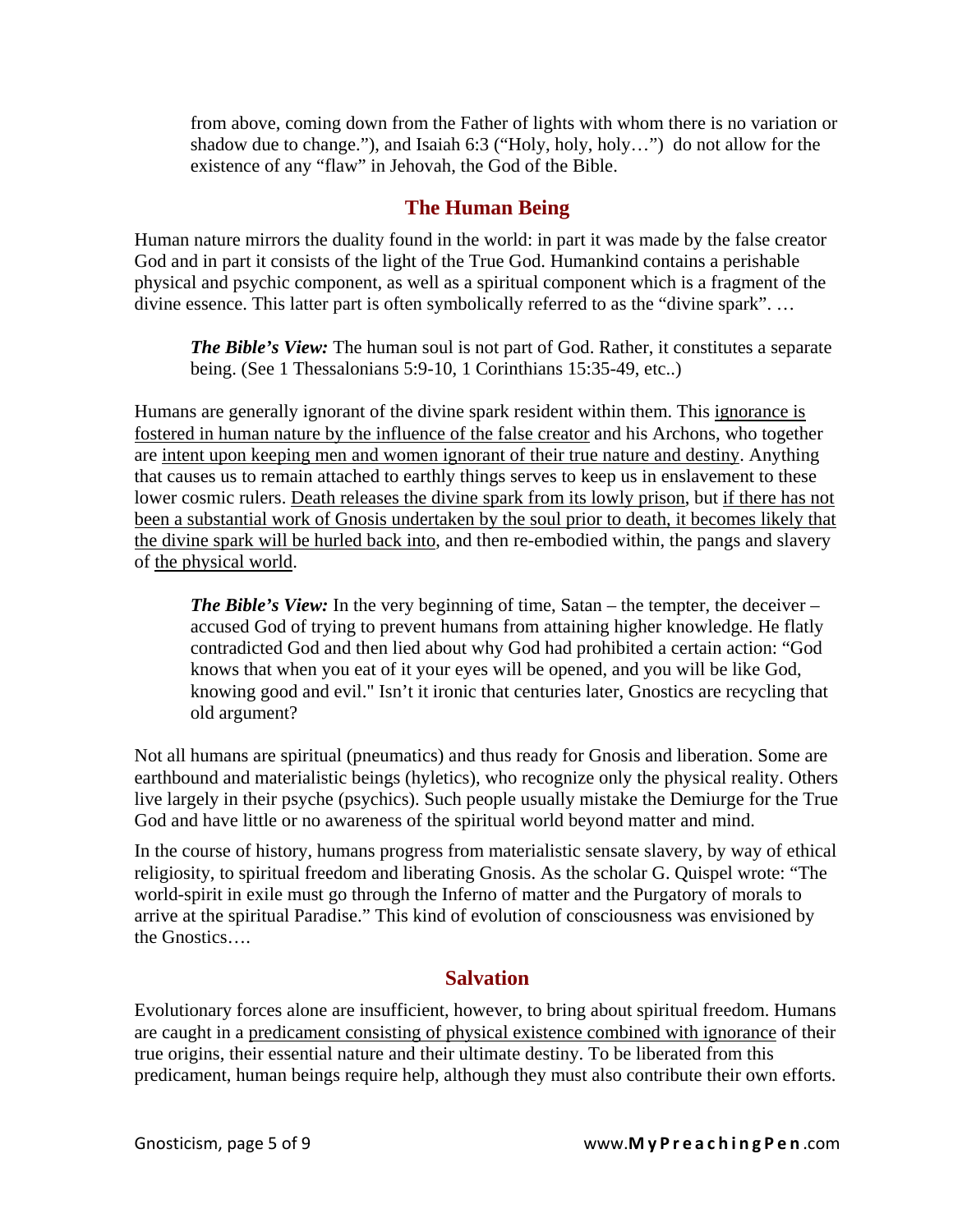From earliest times Messengers of the Light have come forth from the True God in order to assist humans in their quest for Gnosis. Only a few of these salvific figures are mentioned in Gnostic scripture; some of the most important are Seth (the third Son of Adam), Jesus, and the Prophet Mani. The majority of Gnostics always looked to Jesus as the principal savior figure (the Soter).

*The Bible's View:* According to Hebrews 1:1-2, Jesus is not simply another in a long line of prophets. He is the image of God, the Creator of the universe, and the ultimate and final source of God's revelation to mankind.

Gnostics do not look to salvation from sin (original or other), but rather from the ignorance of which sin is a consequence. Ignorance – whereby is meant ignorance of spiritual realities – is dispelled only by Gnosis, and the decisive revelation of Gnosis is brought by the Messengers of Light, especially by Christ, the Logos of the True God. It is not by His suffering and death but by His life of teaching and His establishing of mysteries that Christ has performed His work of salvation.

*The Bible's View: Jesus' work of salvation, according to Romans 5:6-11 and many* other passages, was specifically accomplished by His life and death and resurrection, as well as by His teachings which revealed God's plan of salvation.

 According to Ephesians 4:11-16, ignorance is overcome by attaining "the unity of the faith and of the knowledge of the Son of God," which gives an understanding of the truth, and by working together with others in the church for spiritual growth and mutual strengthening.

According to John 8:31-32, spiritual freedom is achieved by abiding in the teachings of Jesus in order to learn the truth.

… Gnosis and salvation can be, indeed must be, stimulated and facilitated in order to effectively arise within consciousness. This stimulation is supplied by Messengers of Light who, in addition to their teachings, establish salvific mysteries (sacraments) which can be administered by apostles of the Messengers and their successors.

*The Bible's View:* Rather than trying to *establish* mysteries, the role of Jesus' apostles and prophets was to *reveal* the eternal plan of God. (See Ephesians 3:1-5; 1 Peter 1:10-12.)

#### **More about Jesus**

*(adapted from material at www.MarkCopeland.net)* 

*"Gnostics"...*  1. Claimed to have a superior knowledge,

- 2. Shrouded their teachings and practices in priviledged secrecy, and
- 3. Believed that the "True" God did not create or have anything to do with the material universe.

*Therefore …* 

- a) All matter is evil, and
- b) Christ could not have come in the flesh.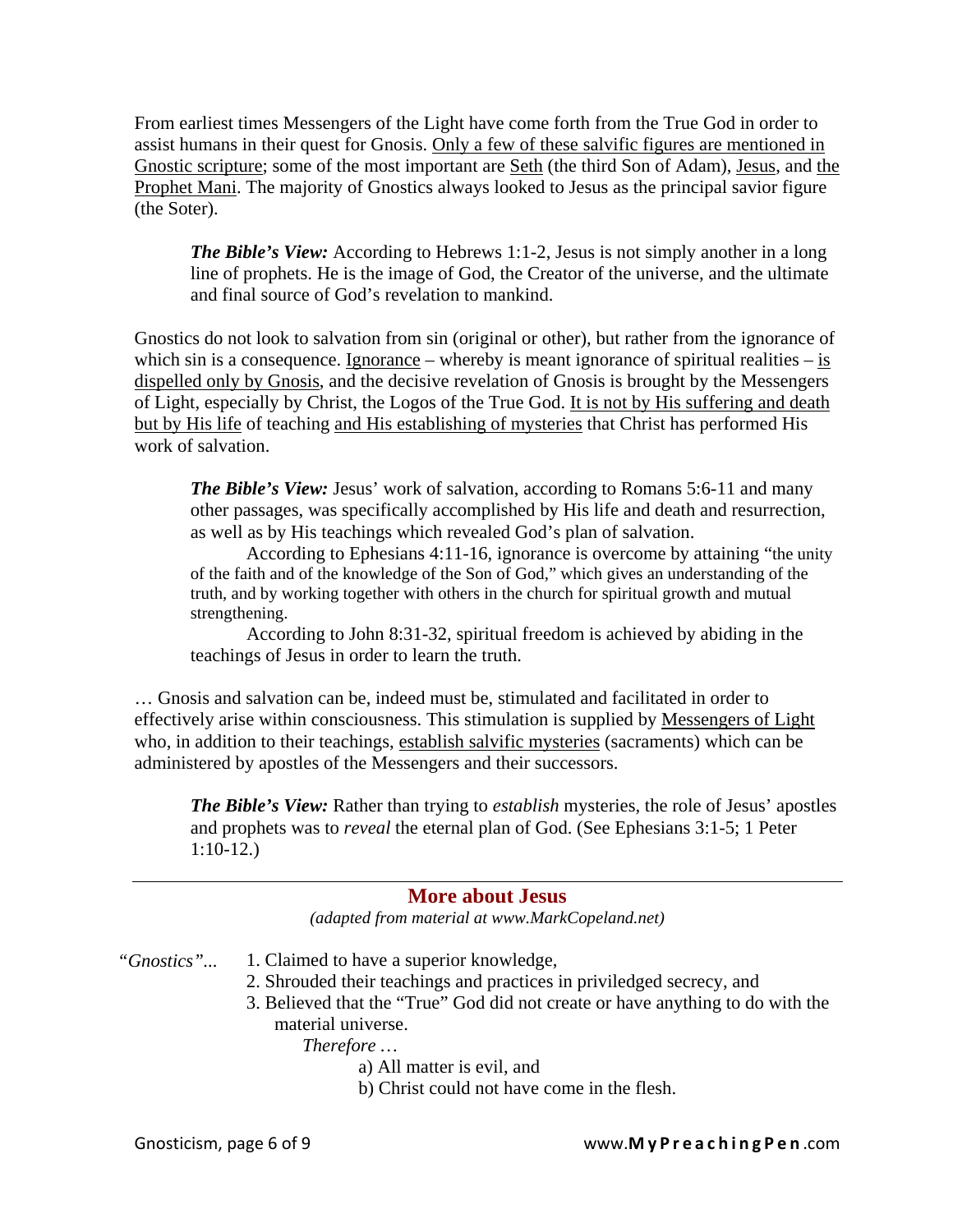*The Bible's View:* Beloved, do not believe every spirit, but test the spirits to see whether they are from God, for many false prophets have gone out into the world.  $2$  By this you know the Spirit of God: every spirit that confesses that Jesus Christ has come in the flesh is from God,  $3$  and every spirit that does not confess Jesus is not from God. This is the spirit of the antichrist, which you heard was coming and now is in the world already. – 1 *John* 4:1-3

There were differing views about Jesus. One branch of gnosticism, **Docetism** (from the Greek <dokein>, "to seem"), said that Jesus only "seemed" to be physical.

*The Bible's View:* 1 John 1 clearly says that the writer was an eye-, ear-, and handson-witness of Jesus.

 1 That which was from the beginning, which we have heard, which we have seen with our eyes, which we looked upon and have touched with our hands, concerning the word of life- $2^2$  the life was made manifest, and we have seen it, and testify to it and proclaim to you the eternal life, which was with the Father and was made manifest to us- $3$  that which we have seen and heard we proclaim also to you, so that you too may have fellowship with us; and indeed our fellowship is with the Father and with his Son Jesus Christ. *– 1 John 1:1-3* 

**Cerinthus** taught that "Jesus" was physical, but that the "Christ" came upon him at his baptism, and left before his death, so the "Christ-spirit" never suffered.

*The Bible's View:* Jesus "came by water and blood." **(***1 John 5:6)*

*(Back to the Gnostic article…)* 

One needs also remember that knowledge of our true nature – as well as other associated realizations – are withheld from us by our very condition of earthly existence. The True God of transcendence is unknown in this world, in fact He is often called the Unknown Father. It is thus obvious that revelation from on High is needed to bring about salvation. The indwelling spark must be awakened from its terrestrial slumber by the saving knowledge that comes "from without".

*The Bible's View:* According to Acts 17, Paul discovered an altar to "The Unknown" God."

#### **Conduct**

If the words "ethics" or "morality" are taken to mean a system of rules, then Gnosticism is opposed to them both. Such systems usually originate with the Demiurge and are covertly designed to serve his purposes. If, on the other hand, morality is said to consist of an inner integrity arising from the illumination of the indwelling spark, then the Gnostic will embrace this spiritually informed existential ethic as ideal.

To the Gnostic, commandments and rules are not salvific; they are not substantially conducive to salvation. Rules of conduct may serve numerous ends, including the structuring of an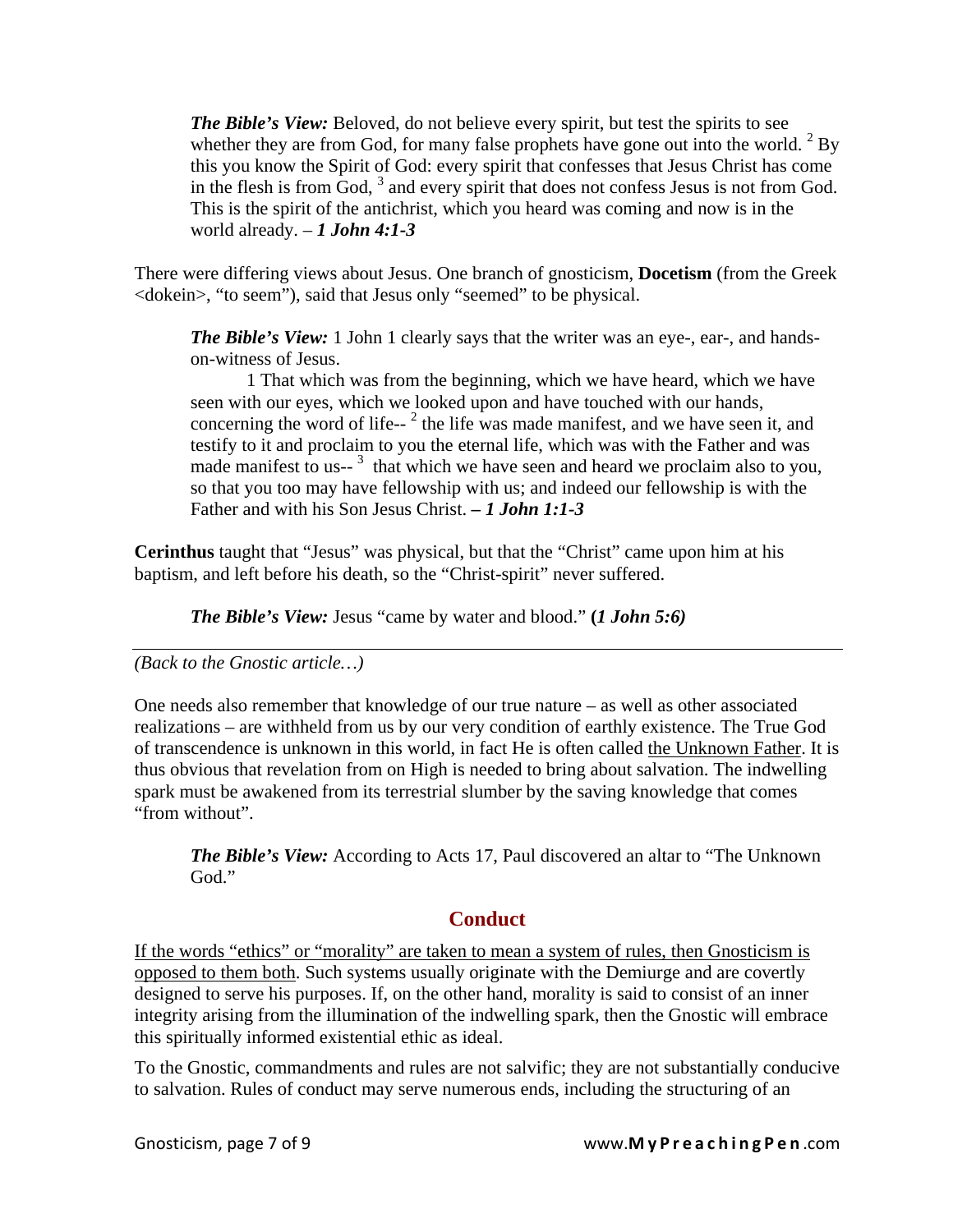ordered and peaceful society, and the maintenance of harmonious relations within social groups. Rules, however, are not relevant to salvation; that is brought about only by Gnosis. Morality therefore needs to be viewed primarily in temporal and secular terms; it is ever subject to changes and modifications in accordance with the spiritual development of the individual….

*The Bible's View:* Obviously, the Bible is one of the very books being opposed by Gnostics. At different times, God imposed various "systems of rules" on various people in order to guide their conduct. According to 1 John 4:21 – 5:3 (and many other passages), God's commandments are for our benefit and to teach us to love one another and to be pleasing to God.

#### **Destiny**

… Death does not automatically bring about liberation from bondage in the realms of the Demiurge. Those who have not attained to a liberating Gnosis while they were in embodiment may become trapped in existence once more. It is quite likely that this might occur by way of the cycle of rebirths. Gnosticism does not emphasize the doctrine of reincarnation prominently, but it is implicitly understood in most Gnostic teachings that those who have not made effective contact with their transcendental origins while they were in embodiment would have to return into the sorrowful condition of earthly life.

In regard to salvation, or the fate of the spirit and soul after death, one needs to be aware that help is available. Valentinus, the greatest of Gnostic teachers, taught that Christ and Sophia await the spiritual man – the pneumatic Gnostic – at the entrance of the Pleroma, and help him to enter the bridechamber of final reunion. Ptolemaeus, disciple of Valentinus, taught that even those not of pneumatic status, the psychics, could be redeemed and live in a heavenworld at the entrance of the Pleroma. In the fullness of time, every spiritual being will receive Gnosis and will be united with its higher Self – the angelic Twin – thus becoming qualified to enter the Pleroma. None of this is possible, however, without earnest striving for Gnosis.

*The Bible's View:* The Bible does not leave room for any version of reincarnation. To see a clear example of a story of souls whose destinies were sealed at the time of death, and who maintained their individuality and consciousness, read Luke 16:19-31, and of course, consider the teachings that we will follow Jesus' example in undergoing a bodily resurrection.

 Also, although the above Gnostic passage borrows from the Bible's use of the figure of the church as the bride of Christ, the Bible does not teach the existence of different levels of closeness to the Father (i.e., some being reunited, with others living in a somewhat distant "heavenworld." The Bible presents only two possibilities: Dwelling in the presence of God, or being cast out into outer darkness.